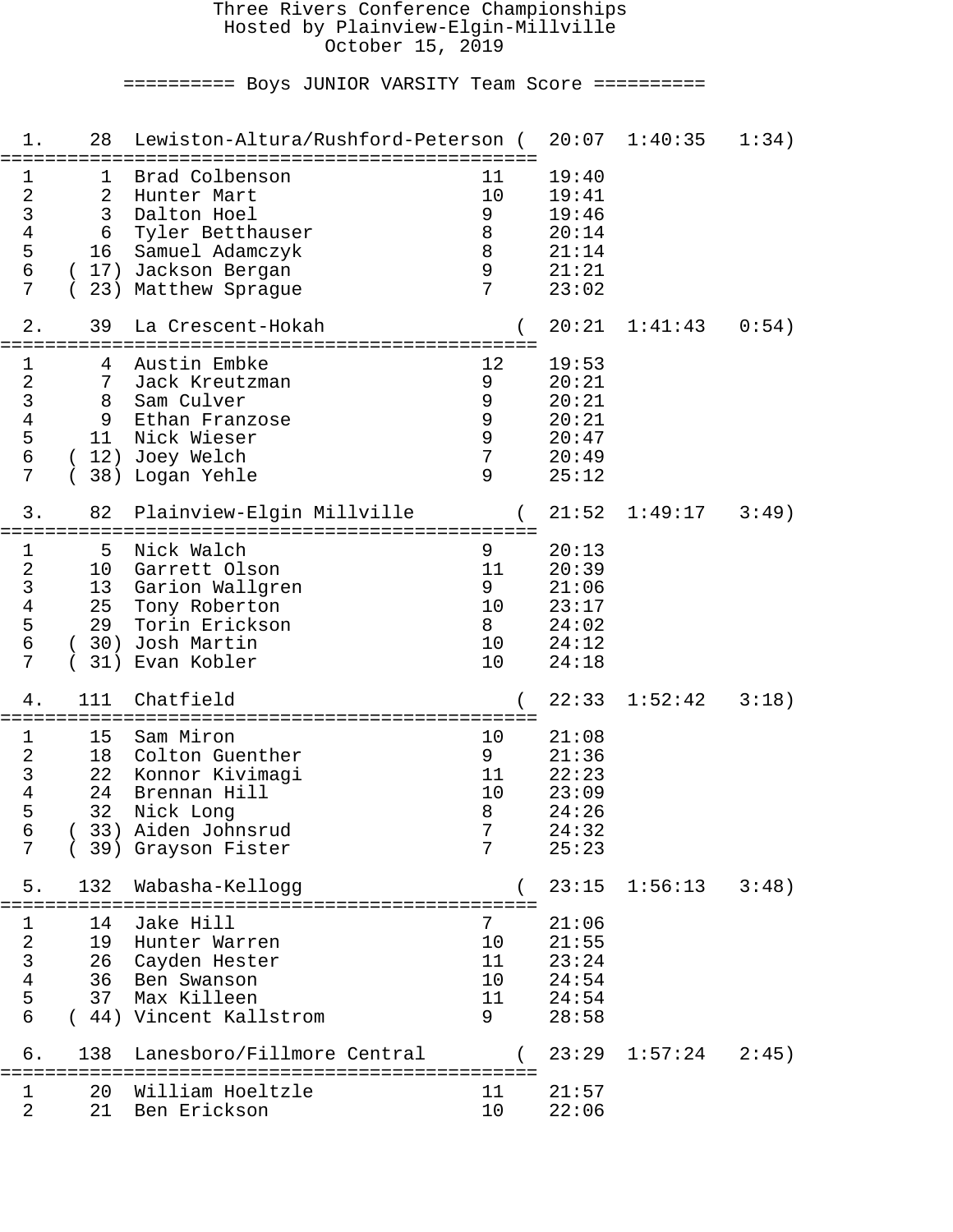| 3<br>4<br>5                                         | 34<br>35                    | 28 Jared Peterson<br>Josh Burmeister<br>Judson Bell                            | 11<br>11<br>10    | 23:57<br>24:42<br>24:42                   |                   |      |
|-----------------------------------------------------|-----------------------------|--------------------------------------------------------------------------------|-------------------|-------------------------------------------|-------------------|------|
| 7.                                                  | 193                         | Cotter                                                                         |                   |                                           | $26:07$ $2:10:34$ | 4:23 |
| $\overline{\mathbf{c}}$<br>$\overline{3}$<br>4<br>5 | 27<br>40<br>41<br>42.<br>43 | Corbin Andow<br>Parker Singer<br>Sichen You<br>Carson Korder<br>Nathanael Haas | 9<br>9<br>10<br>7 | 23:25<br>25:35<br>26:39<br>27:07<br>27:48 |                   |      |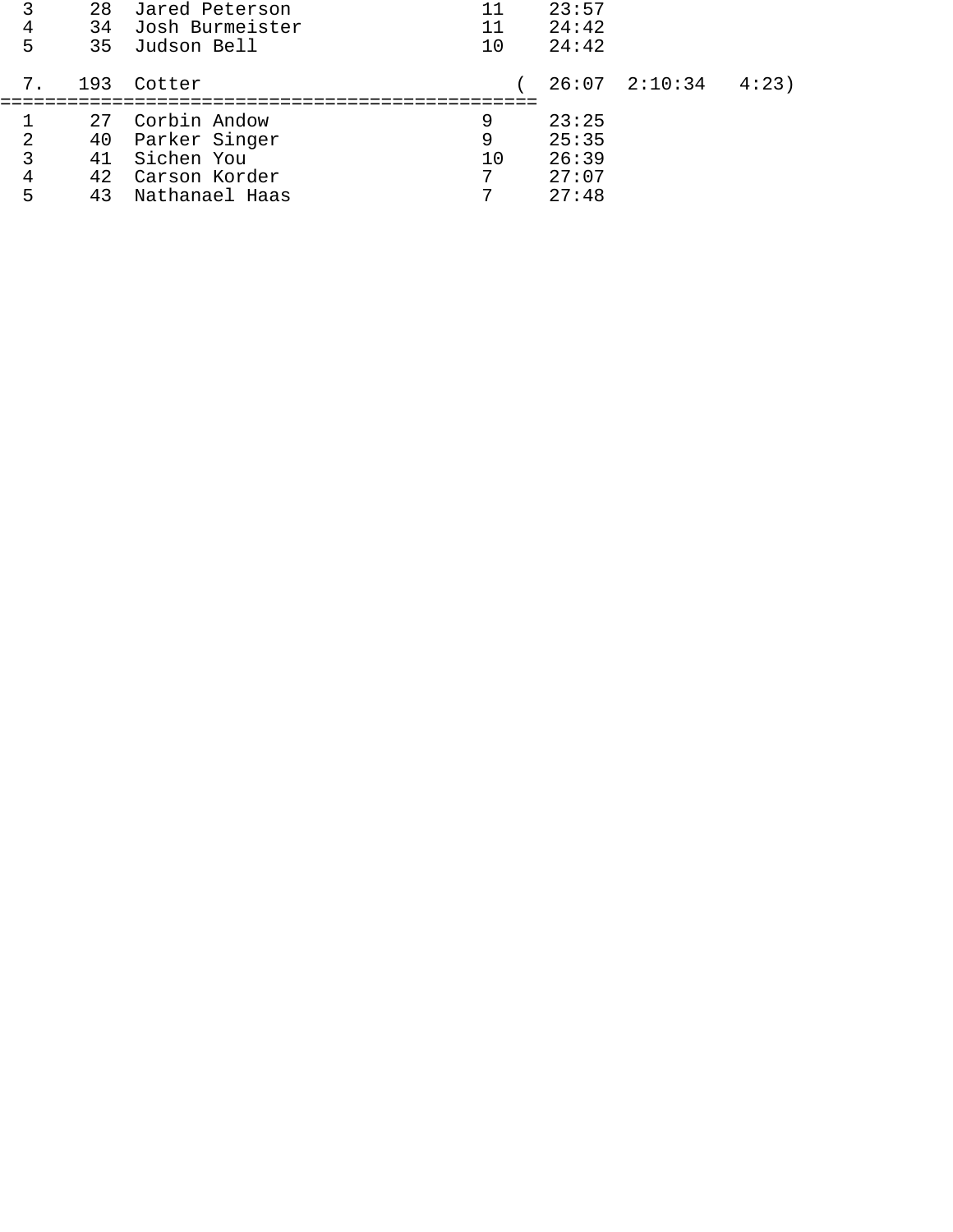### Three Rivers Conference Championships Hosted by Plainview-Elgin-Millville October 15, 2019

## Boys Junior Varsity

| Place TmPl Name |    | =================                    | $=$ $=$ $=$ $=$ | Year Teamname                                | Time<br>========     | Pace<br>$=$ $=$ $=$ $=$ |
|-----------------|----|--------------------------------------|-----------------|----------------------------------------------|----------------------|-------------------------|
| 1               |    | 1 Brad Colbenson                     | 11              | Lewiston-Altura/Rushford-Peter 19:39.51      |                      | 6:20                    |
| 2               |    | 2 Hunter Mart                        | 10              | Lewiston-Altura/Rushford-Peter 19:40.79      |                      | 6:21                    |
| 3               |    | 3 Dalton Hoel                        | 9               | Lewiston-Altura/Rushford-Peter 19:45.44      |                      | 6:22                    |
| 4               |    | 4 Austin Embke                       | 12              | La Crescent-Hokah                            | 19:52.20             | 6:24                    |
| 5               |    | 5 Nick Walch                         | 9               | Plainview-Elgin Millville                    | 20:12.10             | 6:31                    |
| 6               | 6  | Tyler Betthauser                     | 8               | Lewiston-Altura/Rushford-Peter 20:13.22      |                      | 6:31                    |
| 7               |    | Jack Kreutzman                       | 9               | La Crescent-Hokah                            | 20:20.21             | 6:33                    |
| 8               |    | 8 Sam Culver                         | 9               | La Crescent-Hokah                            | 20:20.41             | 6:33                    |
| 9               | 9  | Ethan Franzose                       | 9               | La Crescent-Hokah                            | 20:20.61             | 6:33                    |
| 10              |    | 10 Garrett Olson                     | 11              | Plainview-Elgin Millville                    | 20:38.37             | 6:39                    |
| 11              |    | 11 Nick Wieser                       | 9               | La Crescent-Hokah                            | 20:46.61             | 6:42                    |
| 12              |    | 12 Joey Welch                        | 7               | La Crescent-Hokah                            | 20:48.07             | 6:42                    |
| 13              |    | 13 Garion Wallgren                   | 9               | Plainview-Elgin Millville                    | 21:05.15             | 6:48                    |
| 14              |    | 14 Jake Hill                         | 7               | Wabasha-Kellogg                              | 21:06.00             | 6:48                    |
| 15              |    | 15 Sam Miron                         | 10              | Chatfield                                    | 21:07.38             | 6:48                    |
| 16              |    | 16 Samuel Adamczyk                   | 8               | Lewiston-Altura/Rushford-Peter 21:13.48      |                      | 6:50                    |
| 17              | 17 | Jackson Bergan                       | 9               | Lewiston-Altura/Rushford-Peter 21:20.95      |                      | 6:53                    |
| 18              |    | 18 Colton Guenther                   | 9               | Chatfield                                    | 21:35.54             | 6:57                    |
| 19              |    | 19 Hunter Warren                     | 10              | Wabasha-Kellogg                              | 21:54.70             | 7:04                    |
| 20              |    | 20 William Hoeltzle                  | 11              | Lanesboro/Fillmore Central                   | 21:56.59             | 7:04                    |
| 21              |    | 21 Ben Erickson                      | 10              | Lanesboro/Fillmore Central                   | 22:05.94             | 7:07                    |
| 22              |    | Braden Brevig                        | 9               | St Charles                                   | 22:15.19             | 7:10                    |
| 23              |    | 22 Konnor Kivimagi                   | 11              | Chatfield                                    | 22:22.23             | 7:13                    |
| 24<br>25        |    | 23 Matthew Sprague                   | $7\overline{ }$ | Lewiston-Altura/Rushford-Peter 23:01.86      |                      | 7:25<br>7:27            |
| 26              |    | 24 Brennan Hill                      | 10              | Chatfield                                    | 23:08.51<br>23:16.62 | 7:30                    |
| 27              |    | 25 Tony Roberton<br>26 Cayden Hester | 10<br>11        | Plainview-Elgin Millville<br>Wabasha-Kellogg | 23:23.26             | 7:32                    |
| 28              |    | 27 Corbin Andow                      | 9               | Cotter                                       | 23:24.64             | 7:33                    |
| 29              |    | Andrew McNeill                       | 10              | Lewiston-Altura/Rushford-Peter 23:28.58      |                      | 7:34                    |
| 30              |    | Aleks Mindiashvili                   | 12              | Lewiston-Altura/Rushford-Peter 23:35.91      |                      | 7:36                    |
| 31              |    | 28 Jared Peterson                    | 11              | Lanesboro/Fillmore Central                   | 23:56.02             | 7:43                    |
| 32              |    | Beatty Darr                          | 7               | Lewiston-Altura/Rushford-Peter 23:56.03      |                      | 7:43                    |
| 33              |    | Carlos Cavazos                       | 7               | Lewiston-Altura/Rushford-Peter 24:01.28      |                      | 7:44                    |
| 34              |    | 29 Torin Erickson                    | 8               | Plainview-Elgin Millville                    | 24:01.90             | 7:45                    |
| 35              |    | 30 Josh Martin                       | 10              | Plainview-Elgin Millville                    | 24:11.42             | 7:48                    |
| 36              |    | Treyton Pokorney                     | 11              | Kingsland                                    | 24:16.91             | 7:49                    |
| 37              |    | 31 Evan Kobler                       | 10              | Plainview-Elgin Millville                    | 24:17.11             | 7:49                    |
| 38              |    | Tel Fahrendholz                      | 8               | Lewiston-Altura/Rushford-Peter 24:17.48      |                      | 7:50                    |
| 39              |    | 32 Nick Long                         | 8               | Chatfield                                    | 24:25.78             | 7:52                    |
| 40              |    | 33 Aiden Johnsrud                    | 7               | Chatfield                                    | 24:31.05             | 7:54                    |
| 41              |    | 34 Josh Burmeister                   | 11              | Lanesboro/Fillmore Central                   | 24:41.01             | 7:57                    |
| 42              |    | 35 Judson Bell                       | 10              | Lanesboro/Fillmore Central                   | 24:41.93             | 7:57                    |
| 43              |    | 36 Ben Swanson                       | 10              | Wabasha-Kellogg                              | 24:53.09             | 8:01                    |
| 44              |    | Kail Heiden                          | $7\overline{ }$ | Lewiston-Altura/Rushford-Peter 24:53.48      |                      | 8:01                    |
| 45              |    | 37 Max Killeen                       | 11              | Wabasha-Kellogg                              | 24:53.61             | 8:01                    |
| 46              |    | 38 Logan Yehle                       | 9               | La Crescent-Hokah                            | 25:11.44             | 8:07                    |
| 47              |    | 39 Grayson Fister                    | 7               | Chatfield                                    | 25:22.01             | 8:10                    |
| 48              |    | 40 Parker Singer                     | 9               | Cotter                                       | 25:34.44             | 8:14                    |
| 49              |    | Jonah Buchanan                       | 7               | Lewiston-Altura/Rushford-Peter 25:53.72      |                      | 8:21                    |
| 50              |    | John Fuchsel                         | 9               | La Crescent-Hokah                            | 26:33.70             | 8:33                    |

Timing & Results by PrimeTime Race & Event Management, LLC. www.pttiming.com